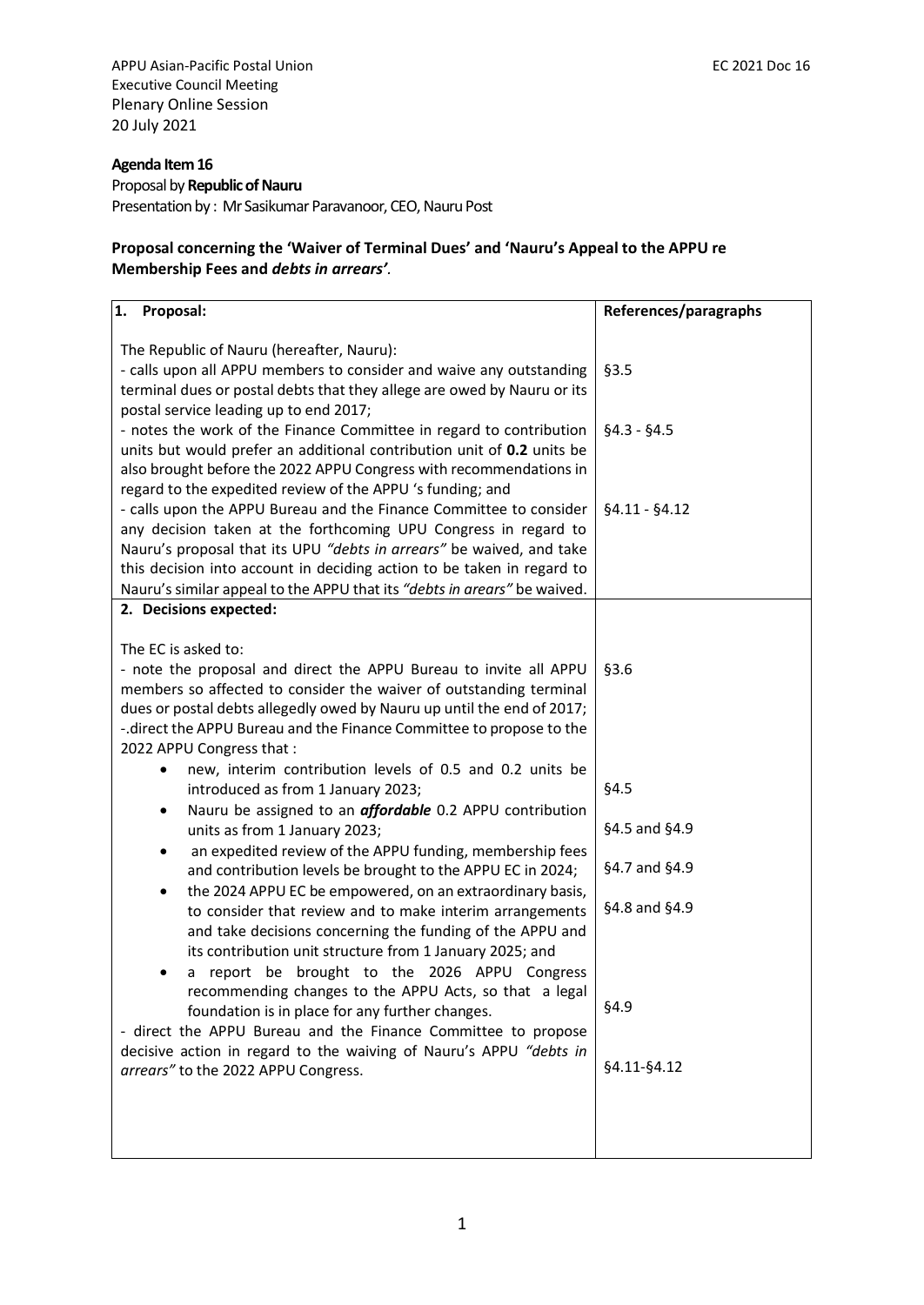## **1. The Republic of Nauru**

- 1.1 The Republic of Nauru (Nauru) was constitutionally established as an independent republic in 1968. It is a tiny island of just 21 sq kms located just south of the equator but to the north east of Australia and the Solomon Islands. It is the smallest island republic in the world and one of the smallest nations, with a population of just 11,000 people.
- 1.2 Nauru imports most of its food and consumables and it depends on the goodwill of donors and supporters to maintain a balanced budget and to adopt appropriate technology in our fast moving digital world. It earns a little revenue from fishing licences and off-shore and on-shore mining but, in the main, it has been supported by Australia in its operation of a Regional Processing Centre for asylum seekers. Nauru suffered a financial crisis during the first decade of the new millennium.

#### **2. Nauru Post**

- 2.1 The postal service serving Nauru was reorganised and recharged as a Corporation in January 2018.
- 2.2 The former postal service (a department of state) never really recovered from the financial crisis which beset the island at the turn of the century and it was barely functioning at the time of its overhaul.
- 2.3 The trading name of the Naoero Postal Services Corporation's designated postal operator is **Nauru Post** – a tiny operation with just one post office, but a new challenge as it seeks to become the nation's preferred logistics provider. The post alone is insufficient to sustain its operations.

## **3. Outstanding Terminal Dues and Postal Debts**

- 3.1 It has come to the attention of the Nauru government and Nauru Post that there are nations within the APPU region who may hold outstanding terminal dues accounts or postal debts which they regard as payable by Nauru or its designated postal operator for the period 2000 to 2017 inclusive.
- 3.2 Nauru Post wishes to advise that it believes that a remailer may have used Nauru Post's indicia and postal documents during this period to imply that the mail being presented to delivering postal services in the region was mail consigned from Nauru.
- 3.3 Nauru Post has considered some of the volumes associated with these accounts and regards the volumes as totally inconsistent with historical mail flows and the mail that may have been sent by our tiny nation.
- 3.4 The Nauru government and Nauru Post will consider any request for payment of terminal dues accounts that are rightly attributable to mail sent from Nauru. However, it will contest any account or postal debt that is out of line with its traditional mail exchanges during the period to end 2017, suspecting that the mail may have been inserted into mail paths from Nauru by a remailer.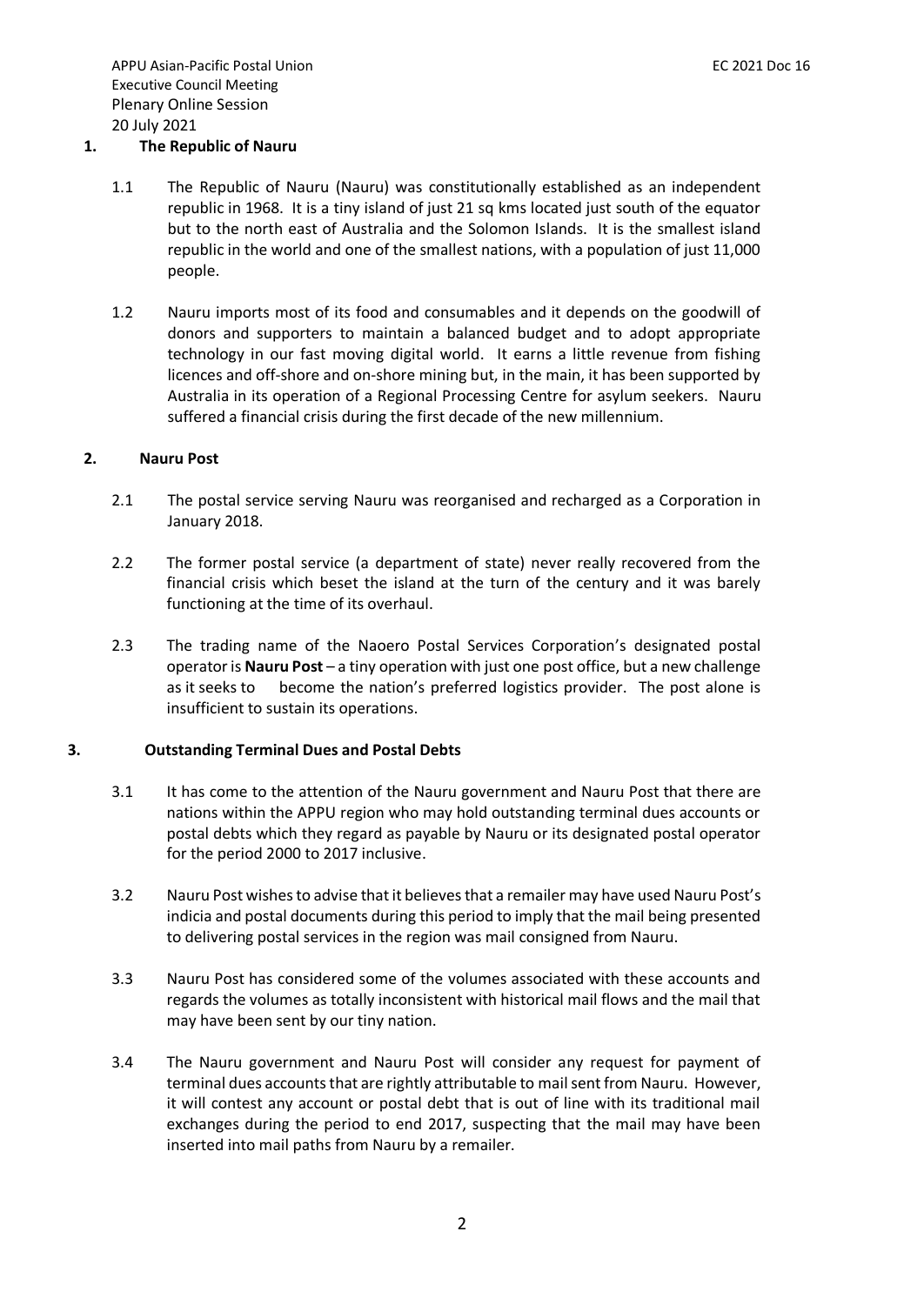- 3.5 As a consequence, Nauru asks APPU members that may have any such accounts to consider the possibility that such accounts are indeed the product of remailing for which Nauru and its designated postal operator are not liable and, consequently, to waive these claims.
- 3.6 Nauru calls upon the APPU EC to direct the APPU Bureau to invite APPU members so affected to consider carefully any account deemed payable by Nauru/Nauru Post to the end of 2017 and to waive any obligation of Nauru/Nauru Post to accounts and postal debts where they are likely to be attributable to remailers.

## **4. APPU Contribution Units and APPU** *"debts in arrears"*

- 4.1 In June 2018 Nauru made an appeal to the UPU and APPU to set its membership fees at an **"***affordable amount***"** and to wipe the slate clean by waiving past *"debts in arears"*. This would permit Nauru to reignite its membership of these bodies on a fresh basis. This appeal was supported by nine Pacific island countries.
- 4.2 The UPU has since lowered the contribution required from Nauru as an annual membership fee by a factor of 10, to 0.1 contribution unit (Extraordinary UPU Congress 2018) and will consider the waiving of Nauru's UPU *"debts in arrears"* at the forthcoming UPU Congress in August 2021.
- 4.3 The APPU has had the appeal under review since the time it was made. The Finance Committee will make a recommendation to this meeting that the APPU EC advance a proposal to its Congress in 2022 to introduce a 0.5 contribution unit for which Nauru may be eligible for the period 2023 to 2027. Also, it will recommend further study of the scheme of funding and APPU membership fees/contribution units during this next cycle (refer APPU EC 2021 Doc 5.1).
- 4.4 Nauru/Nauru Post, whilst acknowledging the work of the Finance Committee, would prefer a lower contribution unit of 0.2 units to also be brought to the APPU Congress for adoption which recognises the disparity that exists within the membership funding of the APPU, particularly where the smallest nations and postal services are required to pay more than a *"fair and equitable"* share of the Unions' funding.
- 4.5 Nauru considers that 0.2 contribution units will be an *affordable* sum for this small nation with only one post office, but will still be well above the level that is justified on a relative basis when matters such as population, size of the postal service, GDP or other macroeconomic factors are considered.
- 4.6 The Finance Committee is recommending that a review of all matters pertaining to the financing of the APPU and its bodies be commissioned by the 2022 APPU Congress during the next cycle 2023 to 2026.
- 4.7 Nauru is of the view that this review could be deferred until the next cycle, but it should be expedited by Congress, requiring that the review and its recommendations be brought to the APPU EC in 2024.
- 4.8 Further, Congress should empower the APPU EC to make the necessary decisions and, as necessary, to modify the contribution system in accordance with the decisions taken.